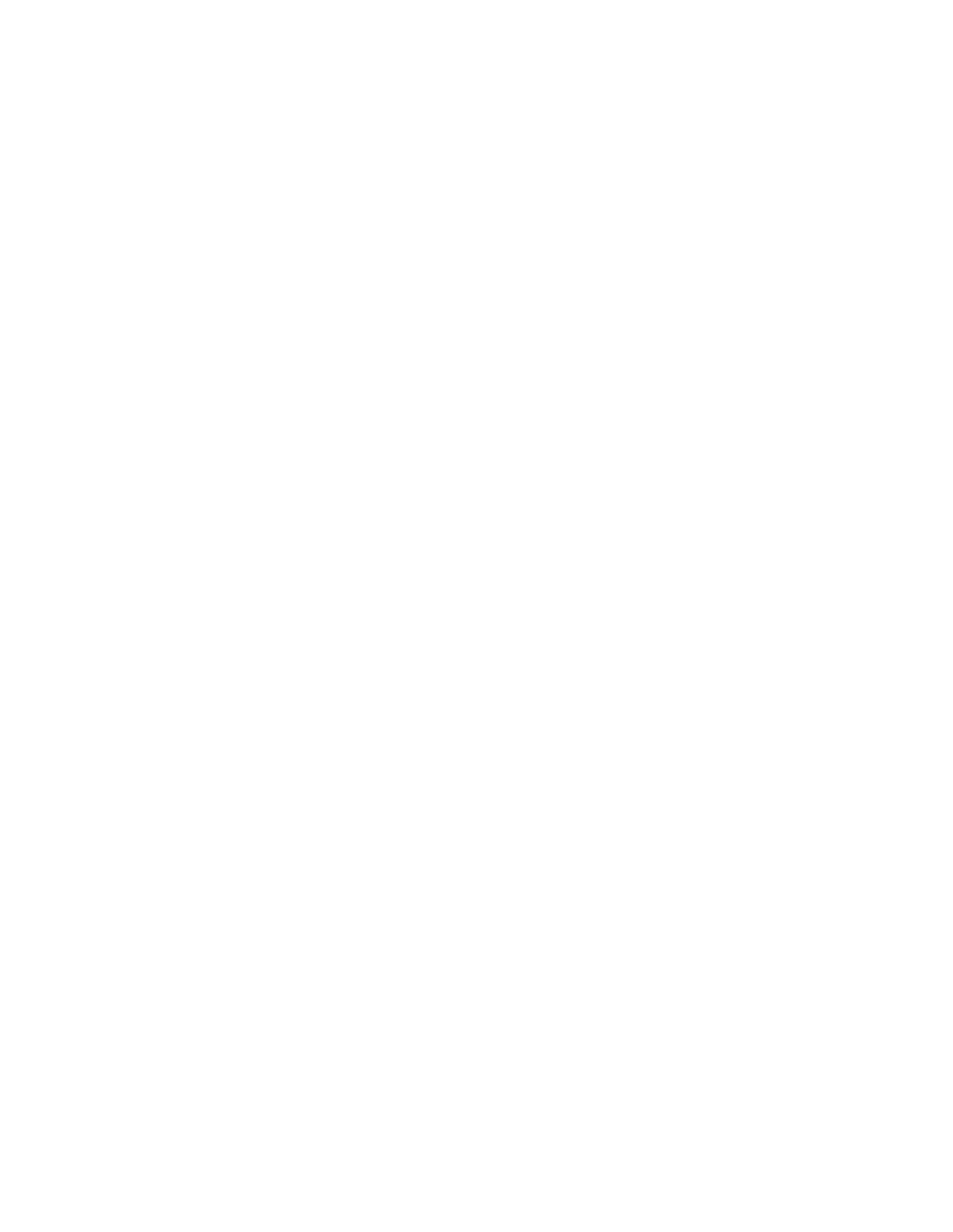## TABLE OF CONTENTS

| <b>SPECIFICATIONS</b>                     |   |
|-------------------------------------------|---|
|                                           | 0 |
|                                           |   |
| 1520 Card Reader                          |   |
| <b>1520 Controller</b>                    |   |
|                                           |   |
| <b>SECTION 1 - INSTALLATION</b>           |   |
| <b>1.1 Remove Components from Cabinet</b> |   |
|                                           |   |

| <b>1.2 Mount Cabinet</b>               |  |
|----------------------------------------|--|
| 1.3 Re-Install Components into Cabinet |  |
| <b>1.4 1520 Wiring</b>                 |  |

#### **SECTION 2 - PROGRAMMING**

| SECTION 2 - PROGRAMMING   |       |                                                                                                                                                                                                                                                              | 7   |
|---------------------------|-------|--------------------------------------------------------------------------------------------------------------------------------------------------------------------------------------------------------------------------------------------------------------|-----|
|                           |       | 2.1 Re-Programming the Master Code <b>Constitution and Constitution</b> 2.1 Re-Programming the Master Code                                                                                                                                                   |     |
|                           |       | 2.2 Relay Strike Time <b>All Accords</b> 2.2 Relay Strike Time <b>All Accords</b> 2.2 Relay Strike Time <b>All Accords</b> 2.2 Relay Strike Time <b>All Accords</b> 2.2 Relay Strike Time <b>All Accords</b> 2.2 Relay Strike Time <b>All Accords</b> 2.2 Re |     |
|                           |       | 2.3 Date and Time <b>and Time and Time and Time and Time and Time and Time and Time and Time and Time and Time and</b>                                                                                                                                       |     |
| 2.4 Time Zones            |       | <u> 1980 - Johann Barn, fransk politik (d. 1980)</u>                                                                                                                                                                                                         | 8   |
|                           | 2.4.1 | Programming CARD Time Zones                                                                                                                                                                                                                                  | 8   |
|                           | 2.4.2 | Programming HOLD Time Zones                                                                                                                                                                                                                                  |     |
|                           | 2.4.3 | Delete Time Zones                                                                                                                                                                                                                                            |     |
| 2.5 Card Code Programming |       | <u> 1989 - Johann John Stone, meilich aus der Stone (der Stone Stone Stone Stone Stone Stone Stone Stone Stone Sto</u>                                                                                                                                       | g   |
|                           | 2.5.1 |                                                                                                                                                                                                                                                              |     |
|                           | 2.5.2 | Programming a Block of Card Codes                                                                                                                                                                                                                            | 9   |
|                           | 2.5.3 | Delete a Single Card Code <b>contract of the Contract of Contract Contract of Code</b> contract of the Code contract of                                                                                                                                      | 10  |
|                           | 2.5.4 |                                                                                                                                                                                                                                                              | 10  |
| <b>2.6 Facility Codes</b> |       | <u> 1989 - Johann Stein, marwolaethau a bhann an t-Amhair ann an t-Amhair an t-Amhair an t-Amhair an t-Amhair an</u>                                                                                                                                         | 10  |
|                           | 2.6.1 | Programming Facility Codes 2008 2009 10                                                                                                                                                                                                                      |     |
|                           | 2.6.2 |                                                                                                                                                                                                                                                              |     |
| 2.7 Timed Anti-Pass Back  |       | <u> 1989 - Johann Stoff, deutscher Stoff, der Stoff, der Stoff, der Stoff, der Stoff, der Stoff, der Stoff, der S</u>                                                                                                                                        | -11 |
|                           | 2.7.1 |                                                                                                                                                                                                                                                              | 11  |
|                           | 2.7.2 | Anti-Pass Back Time 2008 2014 11                                                                                                                                                                                                                             |     |
|                           |       |                                                                                                                                                                                                                                                              |     |
|                           |       | 2.9 Real Time Print Mode <b>All Accords</b> 2.9 Real Time Print Mode <b>All Accords</b> 2.9 Real Time Print Mode <b>All Accords</b>                                                                                                                          | 11  |
|                           |       | 2.10 Card Reader Test Mode <b>All Accords</b> 2.10 No. 2.10 No. 2.10 No. 2.10 No. 2.10 No. 2.10 No. 2.10 No. 2.10 No. 2                                                                                                                                      | 11  |

| <b>SECTION 3 - PRINT FUNCTIONS</b>       |  |
|------------------------------------------|--|
| <b>3.1 Selective Transaction Print</b>   |  |
| <b>3.2 Series 1520 Wiring Schematics</b> |  |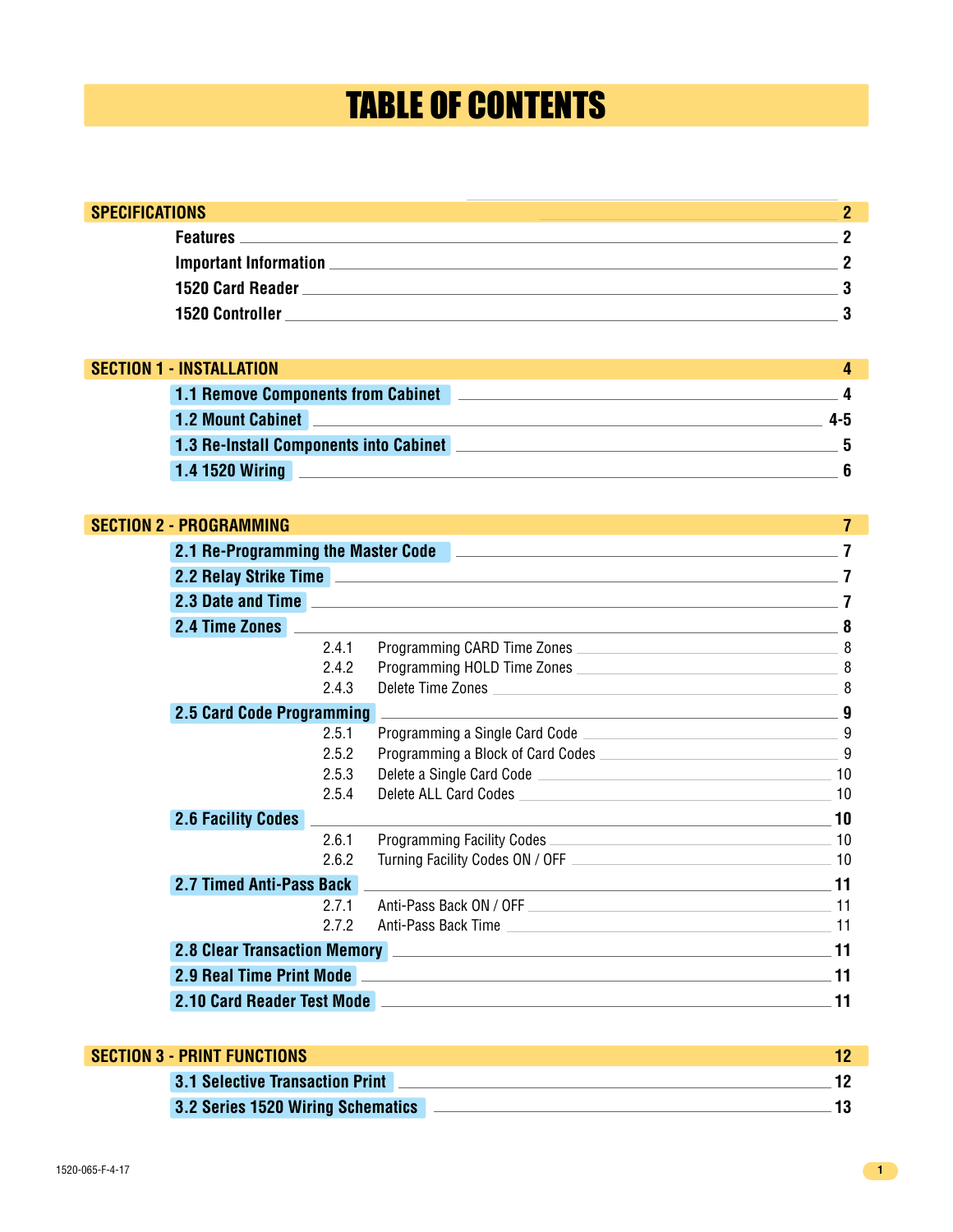## **SPECIFICATIONS**

**For 1520 Series with circuit board 1505-009 Rev E or higher ONLY.**



- Memory size: 1000 card (device) codes.
- Built-in keypad for easy programming.
- Transaction buffer stores up to 3656 events.
- Input power is 16 VAC (supplied) **OR** 12-24 VDC, 125 ma.
- RS-232 port for connection of a serial printer. Transactions can be printed in **real time mode OR** stored and printed at a **later time**.
- Clock and transaction buffer will maintain data in the event of a power failure for **up to three days**.
- FOUR time zones for controlling access.
- FOUR hold-open time zones.
- Timed anti-pass back: 1-59 minutes.
- Card Readers have a pre-wired 26-Bit wiegand card reader
- Controller can connect to almost any 26-Bit wiegand device (keypads, card readers, RF receivers, etc.).

#### Important Information

- Prior to starting the installation, become familiar with the instructions, illustrations and wiring diagrams in this manual.
- Never mount this device to a moving gate or gate panel, or next to a gate that causes vibration to the fence, such as a spring loaded pedestrian gate. Continuous vibration from moving or slamming gates can cause damage to the unit in time.
- **If this system is used to activate an automatic vehicular gate operator, it must be mounted in such a way that the user cannot come into contact with the gate or the gate operator when the device is used. We recommend that the unit be installed a minimum of 10 feet away from the gate and gate operator.**
- Always disconnect power when performing service on the system.
- If the unit is mounted outdoors, be sure that the wiring to the unit is designed for direct underground burial, even if the wire is run inside a conduit.
- Surge suppression is recommended on the low voltage input power line.
- Instruct the end user on the safe and proper operation of this device.
- **Instruct the end user to read and follow these instructions. Instruct the end user to never let children play with or operate any access control device. This Owner's Manual is the property of the end user and must be left with them when installation is complete.**

DoorKing, Inc. reserves the right to make changes in the products described in this manual without notice and without obligation of DoorKing, Inc. to notify any persons of any such revisions or changes. Additionally, DoorKing, Inc. makes no representations or warranties with respect to this manual. This manual is copyrighted, all rights reserved. No portion of this manual may be copied, reproduced, translated, or reduced to any electronic medium without prior written consent from DoorKing, Inc.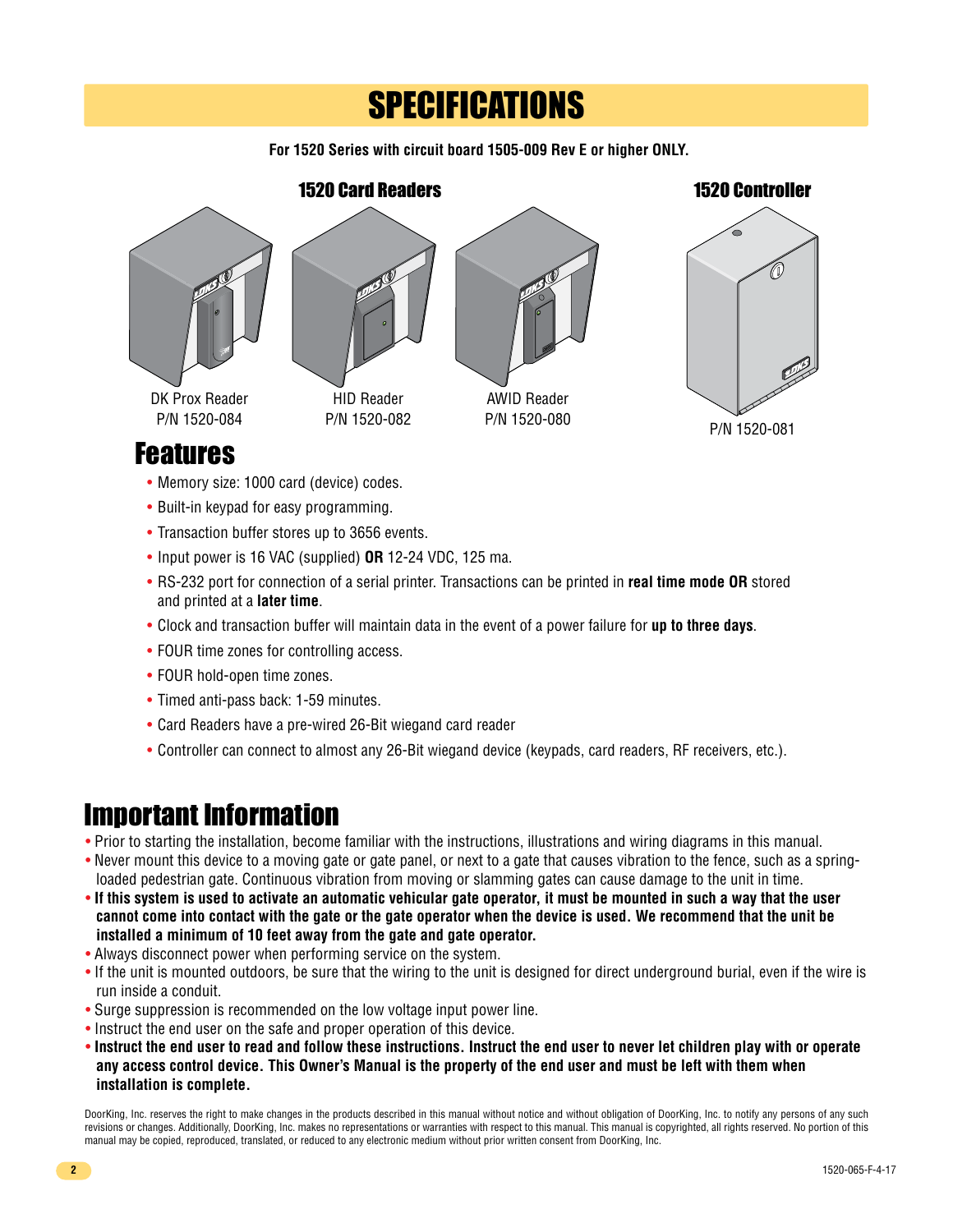## **SPECIFICATIONS**

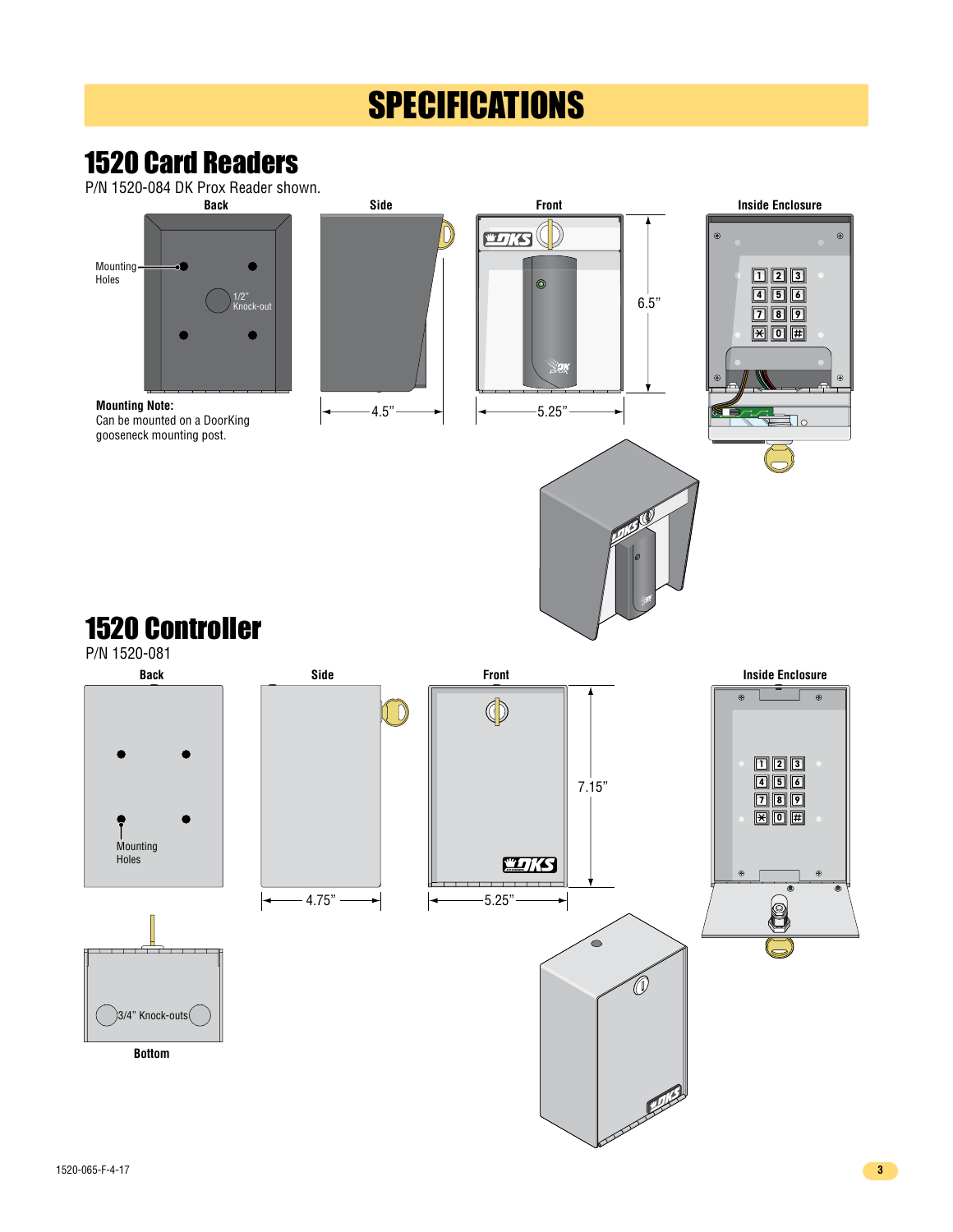## SECTION 1 - INSTALLATION

Do not mount the 1520 card reader to a moving gate, or immediately next to a gate panel or pedestrian gate. Continuous vibration from slamming gates and vibration can cause damage to the system over time.

 **WARNING! If the card reader is used to activate a vehicular gate operator, it must be mounted a minimum of 6 feet away from the gate and gate operator, or in such a way that the user cannot come into contact with the gate or gate operator while using the device.**

## 1.1 Remove Components from Cabinet

- **1.** Open housing with key.
- **2.** Remove four (4) 6-32 x ¼ screws from the corners of the keypad mounting plate. Remove faceplate from Card Reader with 2 locknuts and remove and store components (still wired to circuit board) in a safe place.



# 1.2 Mount Cabinet

#### Card Reader on a Mounting Post

Use existing 4 holes in cabinet box to bolt the surface or wall mount models on a DoorKing mounting post. Use the hardware that is supplied with the mounting post.



Either model 1520 can be mounted directly to a wall or pilaster. The card reader can be post mounted using a DoorKing mounting post (there are several different styles available). Be sure card reader is securely mounted and is not subject to continuous vibration from closing doors or gates.

Run ALL wires that will be needed during the cabinet installation and connect to 18-pin terminal. See Section 1.4 1520 Wiring.

Use the 4 existing holes in the cabinet. Run conduit inside of wall or pilaster. Use appropriate hardware to mount the cabinet (Not supplied). Be sure that the mounting hardware **does not protrude into the cabinet** where it could cause a short. Card Reader Mounted Directly to a Wall or Pilaster



**Note:** A gooseneck mounting post anchored in concrete does not make a good ground.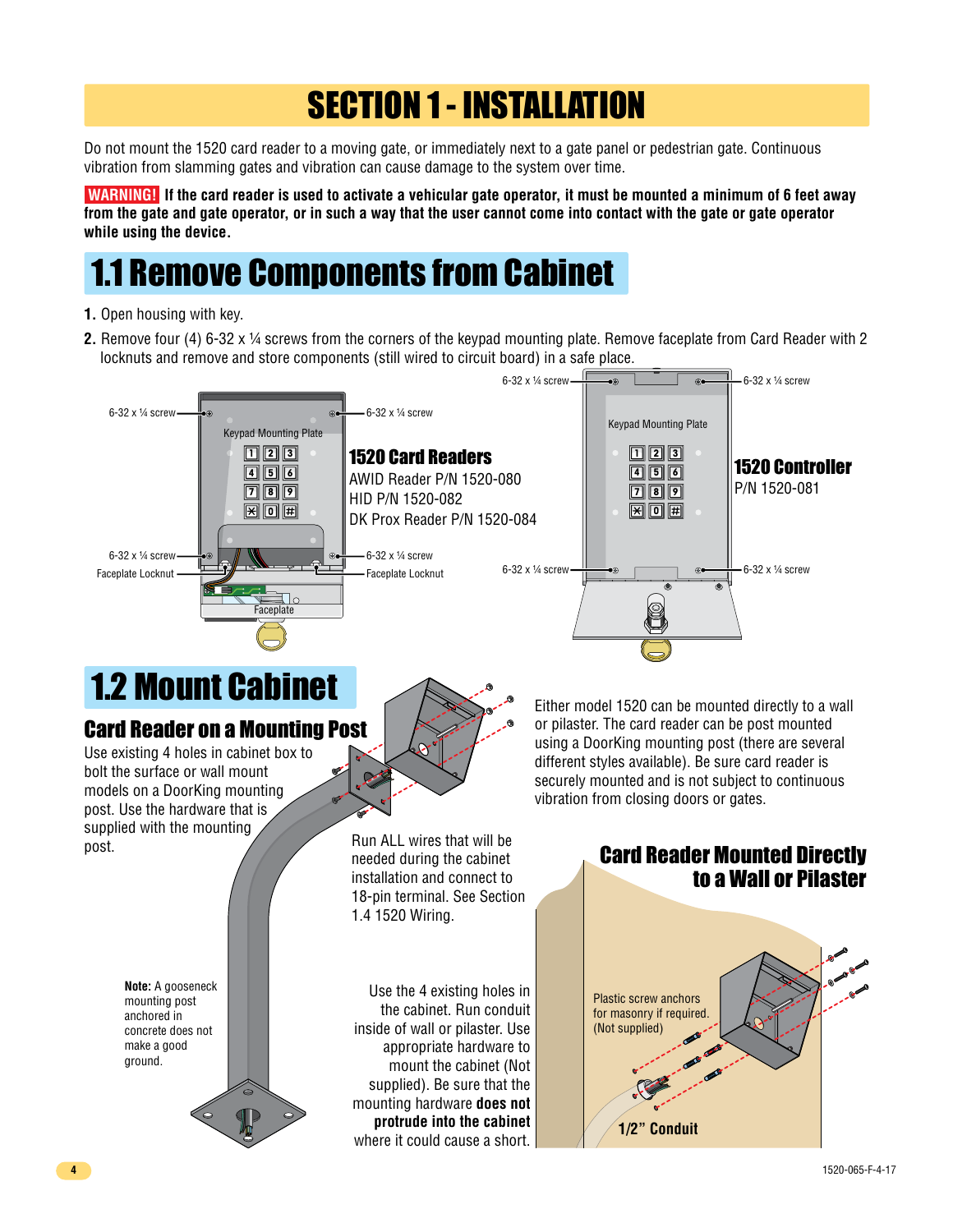

## 1.3 Re-install Components into Cabinet

**IMPORTANT:** Be sure to clean out the cabinet of any debris that can cause a short. All necessary wiring should be connected to the 18-pin terminal. See Section 1.4 1520 Wiring.

**1520 Controller:** Re-install four (4) 6-32 x ¼ screws into the corners of the keypad mounting plate.

**1520 Card Reader:** Re-install Card Reader faceplate with the 2 locknuts. Re-install four (4) 6-32 x ¼ screws into the corners of the keypad mounting plate. See page 13 for wiring schematics.

**Master Code Note:** The default **MASTER CODE is 9999**. If you would like to change the master code, refer to Section 2.1 to re-program the master code **prior** to re-installing the keypad mounting plate. 1520 must have power to re-program master code.

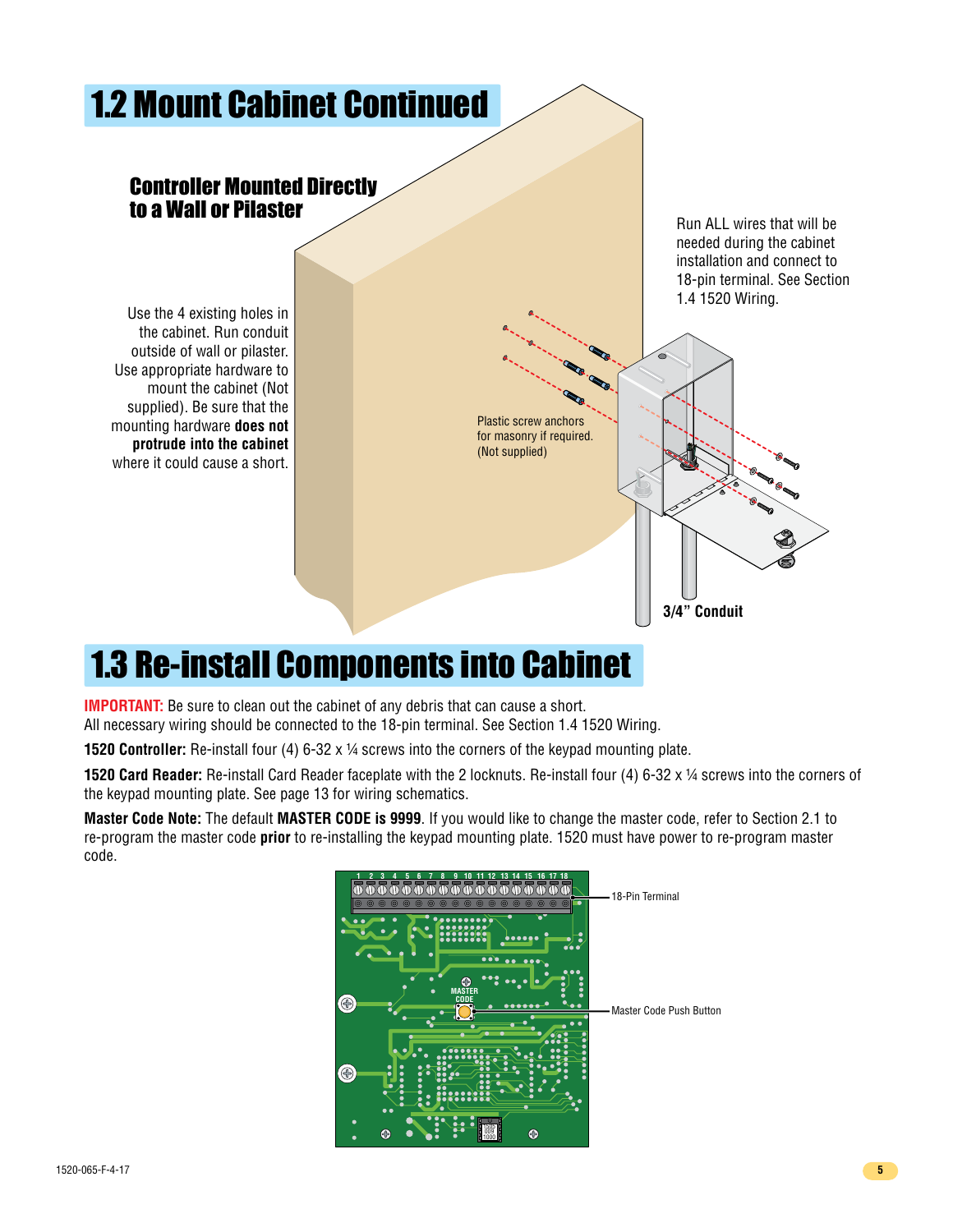## 1.4 1520 Wiring





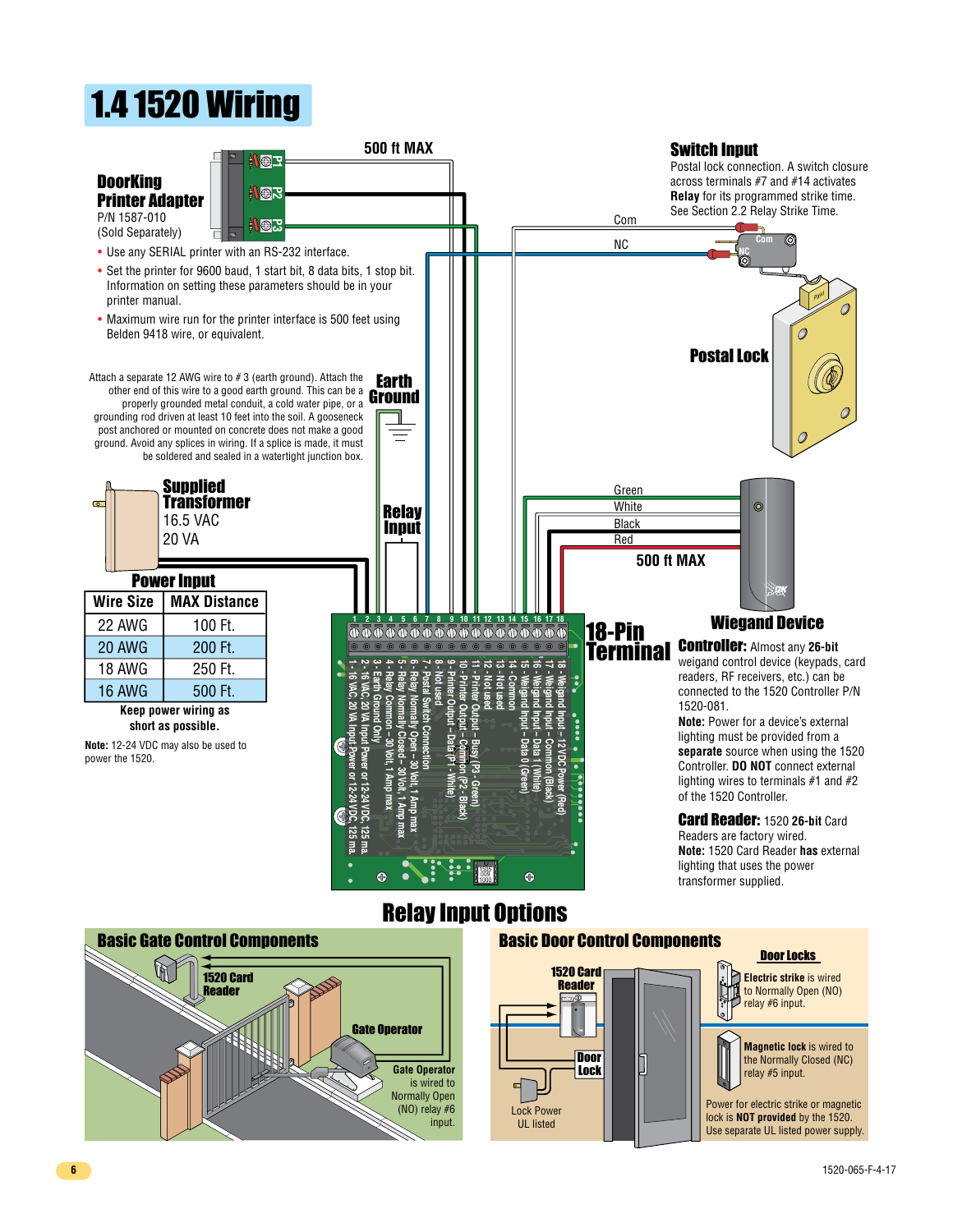## SECTION 2 - PROGRAMMING

**Before You Start Programming: IMPORTANT!** Make sure the 1520 has power and we suggest that you become familiar with programming instructions before beginning any programming.

## 2.1 Re-Programming the Master Code

**The Master Code has been pre-programmed at the factory to 9999**. This programming sequence re-programs the **MASTER CODE** if desired. The master code is the four-digit number required to gain access to the system memory. You **MUST** know the master code before programming **ANY** features.

 **Important Note:** After re-programming the master code, write it down and keep it in a safe place. **There is no way of retrieving the master code after it has been programmed in.** If you forget it, you will have to program in a new one but all other previously programmed information will remain intact.

Master Code Push Button **Step 1.** Remove the keypad mounting plate (see section 1.3) to access the Master Code push button. (1520 must have power) Press the Master Code push button **ONCE**.

**Step 2.** Enter a four-digit master code using the keypad, then press "\*" (A short beep will be heard). any four numbers

|                                                                   | any roar nambors |                |
|-------------------------------------------------------------------|------------------|----------------|
| Actual keystrokes used on keypad: ? ? ? Then press X <b>*BEEP</b> |                  |                |
| Canas Irayahushaa aa wulttan in this maanyah. F                   |                  | $\sim$ /kaas)1 |

Same keystrokes as written in this manual:  $[ \bullet \bullet \bullet \bullet]$ 

**Step 3.** Re-install the keypad mounting plate. **Write down master code and keep it in a secure place.**

## 2.2 Relay Strike Time

The relay strike time sets the amount of time that the relay in the 1520 remains activated after a valid card (device) code is received. Relay strike times can be programmed from 1/4 second - enter **0 0 \*** in step 2, up to 99 seconds - enter **9 9 \*** in step 2. **Factory setting for Relay is 01 (1 Second).**

- **1.** Press \* 0 3 and enter the MASTER CODE. **[ \* 0 3 \_ \_ \_ \_ (beep)]**
- **2.** Enter the two-digit strike time  $(00-99)$ , then press  $\star$ .  $[ \star$  (beep)]
- **3.** Press 0 # TOGETHER to end. **[0 # (beeeeeep)]**

## 2.3 Date and Time

Set the time of the day with a four-digit number (hr/min). For example, 8:30 is entered as **0830**; 11:45 is entered as **1145**. When entering the **MONTH**, January = 01 and December = 12. The day of the month is always entered as a two-digit number; 1st day of the month is entered as 01, the 20th day is entered as 20, etc.

The **YEAR** is entered with the last two digits of the current year;  $2014 = 14$ ,  $2015 = 15$ , etc.

The **DAY OF THE WEEK** is entered as a single digit; Sunday = 1, Monday = 2 ........Saturday = 7.

**Note: The time and date must be programmed to allow transactions, real time printing and anti-pass back to work correctly.**

- **1.** Press \* 3 3 and enter the MASTER CODE. **[ \* 3 3 \_ \_ \_ \_ (beep)]**
- **2.** Enter the **four-digit** time of day (Hr/Min), then press  $\star$ . **[**  $\star$  (beep)]
- **3.** Enter  $0 \star$  for AM **OR** enter  $1 \star$  for PM.  $[ \star$  (beep)]
- **4.** Enter the **two-digit** month (01 to 12), then press  $\star$ .  $[ \_ \star$  (beep)]
- **5.** Enter the **two-digit** day of the month (01 to 31), then press  $\star$ .  $[$  \_  $]$  **\*** (beep)]
- **6.** Enter the **two-digit** year (14,15... etc), then press  $\star$ .  $[ \_ \star$  (beep)]
- **7.** Enter the day of the week  $(1-7)$ , then press  $\star$ .  $[ \star (Long **beeeep**)]$ Sun = 1, Mon = 2, Tue = 3, Wed = 4, Thu = 5, Fri = 6, Sat = 7.

Programming sequence automatically finished after "Long beep".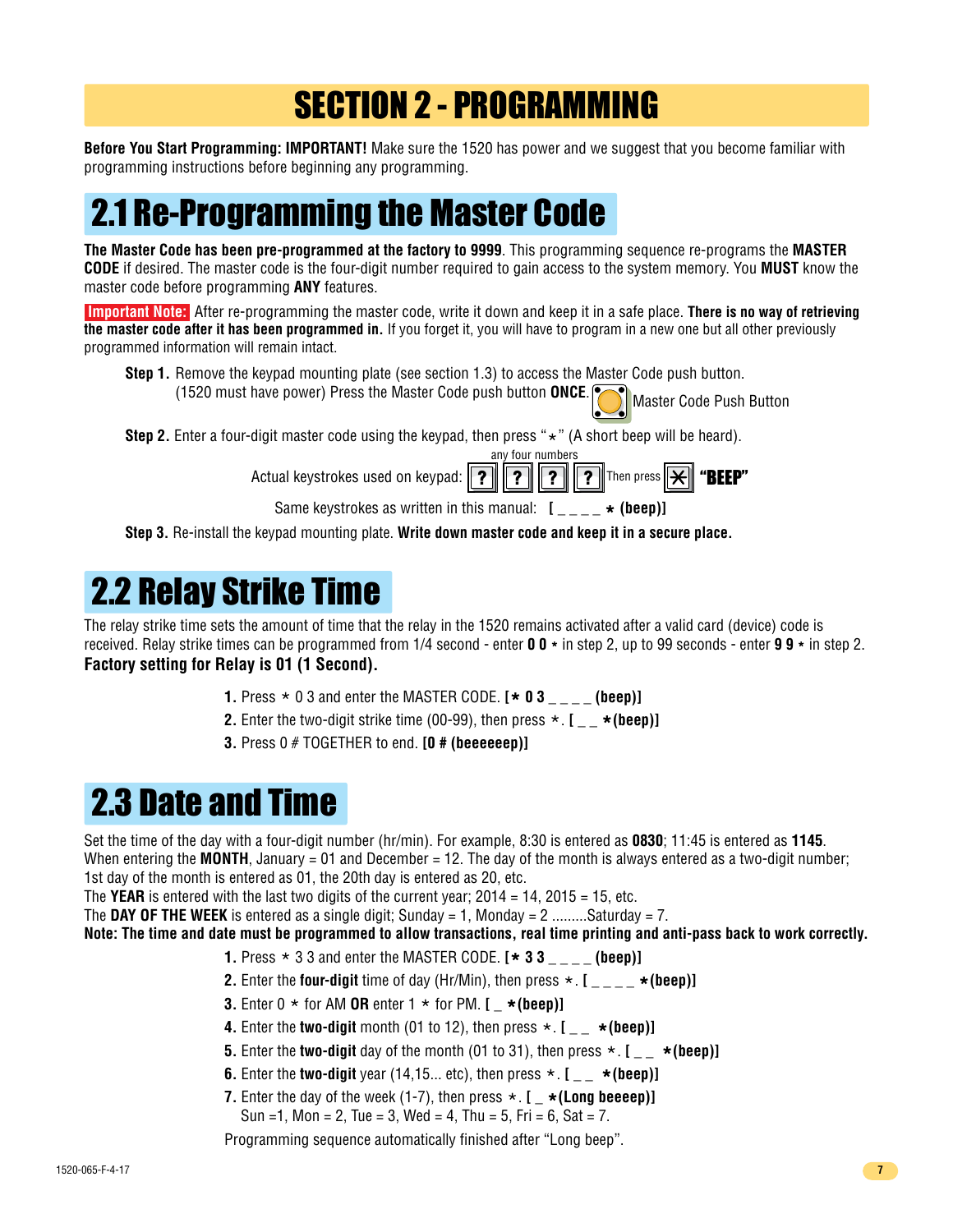# 2.4 Time Zones

There are two types of time zones that can be used with the 1520; **CARD** time zones and **HOLD** time zones. **CARD time zones** are applied to the **individual card codes** programmed into the system.

**HOLD time zones** activate and deactivate the **relay** in the 1520 at predetermined times.

There are **SIX CARD time zones** - referenced as time zones **0** through **5**. Only time zones **2** through **5** are programmable.

Time zone **0** will always **DENY** a card entry.

Time zone **1** will always **GRANT** a card entry.

The **FOUR HOLD time zones** - referenced as time zones **6** through **9.** They are programmable.

Time zone beginning and ending times must be entered in a four-digit 12-hour format (hr/min).

**Example:** 8:30 is entered as **0830**; 11:45 is entered as **1145**.

You need to program what **days of the week** the time zone will be active. All days of the week **MUST** be entered as a **seven digit number**; Sunday = 1, Monday = 2 ...... Saturday = 7. If you want to skip a day (not active), enter **#** for those days to be skipped. **Note:** All active days are entered first, then skipped days when programming the seven digit number.

#### **Examples:**

If a time zone is to be active **Monday through Friday only**, you need to enter: **2 3 4 5 6 # #** in the programming sequence. If a time zone is to be active on the **Weekend only** (Saturday, Sunday), you would enter **1 7 # # # # #** in the programming sequence.

#### 2.4.1 Programming CARD Time Zones

- **1.** Press \* 3 8 and enter the MASTER CODE. **[ \* 3 8 \_ \_ \_ \_ (beep)]**
- **2.** Enter a **single-digit** time zone number  $(0 5)$ , then press  $\star$ ,  $\mathbf{I} = \star$  (**beep**)**l Note:** Only **2-5** are programmable, Time zone 0 will always DENY entry, Time zone 1 will always GRANT entry.
- **3.** Enter the **four-digit** time zone **START** time (Hr/Min), then press \*. **[ \_ \_ \_ \_ \*(beep)]**
- **4.** Enter  $0 \times$  for AM OR enter  $1 \times$  for PM.  $[- \star (\text{been})]$
- **5.** Enter the **four-digit** time zone **END** time (Hr/Min), then press  $\star$  . [ $\_\_\_\_$  **\*(beep)**]
- **6.** Enter  $0 \star$  for AM **OR** enter  $1 \star$  for PM. **[** $\star$  (beep)]
- **7.** Enter the **seven-digit** days of the week that the time zone is active and skipped, then press  $\star$ . **[** \_ \_ \_ \_ \_ \_ **\* (beep)] Note:** All active days are entered **first**, then skipped days (**#**). ALL seven digits **MUST** be entered.

Sun =1, Mon = 2, Tue = 3, Wed = 4, Thu = 5, Fri = 6, Sat = 7, Skipped Day = **#**.

- **8.** Repeat steps 2 7 to enter additional time zones.
- **9.** Press 0 # TOGETHER to end. **[0 # (beeeeeep)]**

#### 2.4.2 Programming HOLD Time Zones

- **1.** Press \* 3 8 and enter the MASTER CODE. **[ \* 3 8 \_ \_ \_ \_ (beep)]**
- **2.** Enter a **single-digit** time zone number  $(6 9)$ , then press  $\star$ .  $[ \star$  (**beep**)]
- **3.** Enter the **four-digit** time zone **START** hold time (Hr/Min), then press  $\star$  .  $[$  \_ \_ \_  $\star$  (beep)]
- **4.** Enter  $0 \star$  for AM **OR** enter  $1 \star$  for PM.  $\left[ \begin{array}{c} \star (\text{been}) \end{array} \right]$
- **5.** Enter the **four-digit** time zone **END** hold time (Hr/Min), then press  $\star$ . [ $\star$  (beep)]
- **6.** Enter  $0 \times$  for AM **OR** enter  $1 \times$  for PM.  $\left[\right]_+ \times$  (beep)]
- **7.** Enter the **seven-digit** days of the week that the hold time zone is active and skipped, then press \*. **[ \_ \_ \_ \_ \_ \_ \_ \*(beep)] Note:** All active days are entered **first**, then skipped days (**#**). ALL seven digits **MUST** be entered. Sun =1, Mon = 2, Tue = 3, Wed = 4, Thu = 5, Fri = 6, Sat = 7, Skipped Day = **#**.
- **8.** Repeat steps 2 7 to enter additional hold time zones.
- **9.** Press 0 # TOGETHER to end. **[0 # (beeeeeep)]**

#### 2.4.3 Delete Time Zones, one at a Time

- **1.** Press \* 3 9 and enter the MASTER CODE. **[ \* 3 9 \_ \_ \_ \_ (beep)]**
- **2.** Enter a **single-digit** time zone number to be deleted (2 9), then press \*. **[ \_ \*(beep)] (**This cannot be **UNDONE**)
- **3.** Repeat step 2 to delete additional time zones.
- **4.** Press 0 # TOGETHER to end. **[0 # (beeeeeep)]**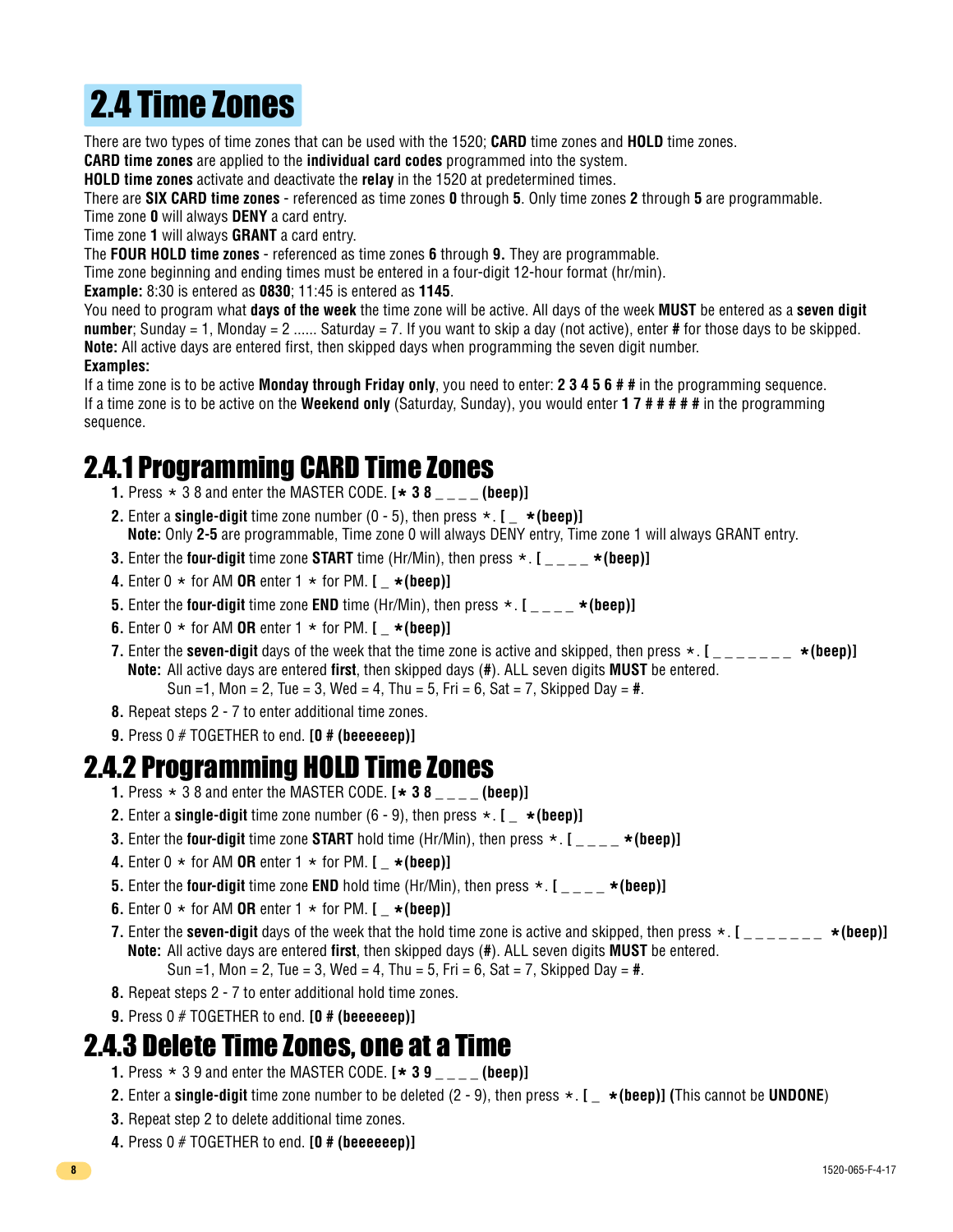# 2.5 Card Code Programming

In the following programming sequence, the term "card code" is also used to reference **any 26-bit wiegand device code** that is being used with the 1520. For example, digital entry codes or RF transmitter codes are also referred to as "**Card Codes**". Card codes are always five-digits in length. Valid codes are **00000** – **65405**.

Card codes can be programmed as a block of sequential codes or can be entered individually. When programming a single card code, the beginning and ending card codes are the same. When entering a block of card codes, the 1520 will "beep" every few seconds while the card codes are being programmed. When programming is complete, the system will emit a long beep. The 1520 will take about 1 minute to program 200 card codes. If different time zones will be assigned to different blocks of cards, then these blocks will need to be programmed separately so that the correct time zones are applied. For example, if cards 01000 through 01010 are to be assigned time zone 1 (always GRANT entry), and cards 01011 through 01100 are assigned time zone 2, then these blocks have to be entered individually.

Each card code can be assigned **two time zones**. If using a single time zone, enter the time zone number twice in the two-digit time zone field. For example, if using time zone 1 (always GRANT entry), enter 11 in step 4.

If you enter time zones that conflict with each other, the system evaluates each time zone individually starting with the first one. For example, if 01 is entered in step 4, time zone 0 tells the unit to DENY entry while time zone 1 tells the system to always GRANT entry. In this case, the system will **first** look at time zone 0, deny entry and **then** will look at time zone 1. Access will then be **GRANTED**.

## 2.5.1 Programming a Single Card Code

- **1.** Press \* 1 7 and enter the MASTER CODE. **[ \* 1 7 \_ \_ \_ \_ (beep)]**
- **2.** Enter the **five-digit** card number, then press  $\star$ .  $[$   $\begin{bmatrix} 0 & -1 \\ -1 & -1 \end{bmatrix}$   $\star$  (beep)]
- **3.** Enter the **five-digit** card number **AGAIN**, then press  $\star$ .  $[$  \_ \_ \_ \_  $\star$  (beep)]
- **4.** Enter the **two-digit** time zone number, then press \* . **[ \_ \_ \* (beep beep)** programming ends**] Note:** Two different time zones can be applied by entering **two different numbers** in the two-digit time zone field.

If ONLY using a single time zone (0 - 9), enter the **time zone number twice** in the two-digit time zone field.

Time zone 0 will always DENY entry.

Time zone 1 will always GRANT entry.

Time zone 2 - 5 are CARD programmable, see section 2.4.1.

- **5.** Repeat steps 2 4 to enter additional card codes, one at a time.
- **6.** Press 0 # **together** to end the programming sequence.

**Note:** Card codes not programmed in the 1520 will not print or be stored in the transaction buffer. If you want a transaction of denied card codes (for example - a lost card), then assign time zone 00 (always deny entry) in step 4.

#### 2.5.2 Programming a Block of Card Codes

- **1.** Press \* 1 7 and enter the MASTER CODE. **[ \* 1 7 \_ \_ \_ \_ (beep)]**
- **2.** Enter the **five-digit BEGINNING** card number, then press  $\star$ . [ $\star$  (beep)]
- **3.** Enter the **five-digit ENDING** card number, then press  $\star$ .  $[$  \_ \_ \_ \_  $\star$  (beep)]
- **4.** Enter the **two-digit** time zone number for these cards, then press  $\star$ ,  $[ \bullet \star (\text{been})]$ **Note:** Two different time zones can be applied by entering **two different numbers** in the two-digit time zone field. If ONLY using a single time zone (0 - 9), enter the **time zone number twice** in the two-digit time zone field. Time zone 0 will always DENY entry.

Time zone 1 will always GRANT entry.

Time zone 2 - 5 are CARD programmable, see section 2.4.1.

**5.** The system will emit a short beep every few seconds while programming the card codes. When the short beeps stop, wait approximately 20 seconds for a long beep - programming is complete.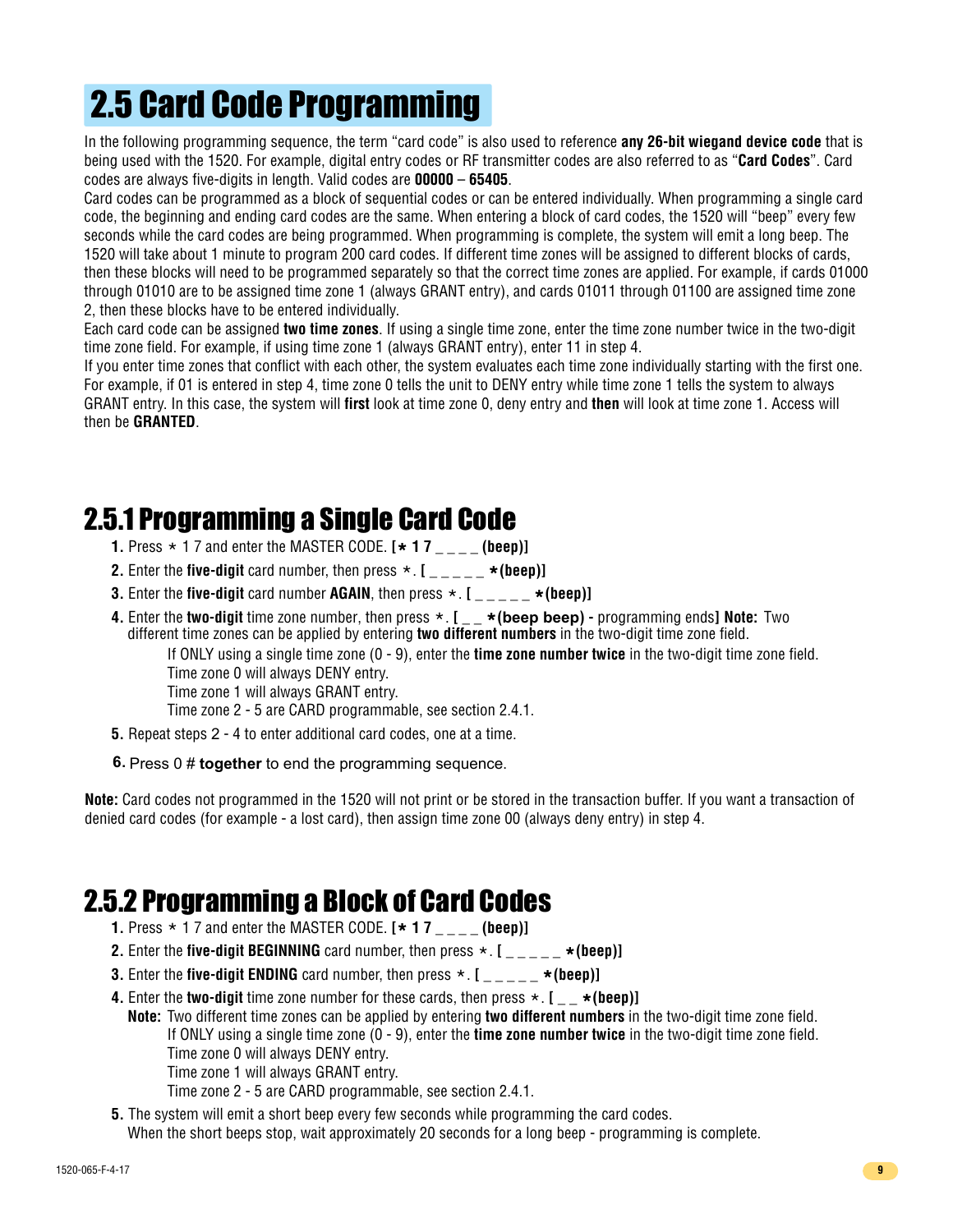## 2.5.3 Delete a Single Card Code

This programming sequence deletes a **single card code** and takes it completely out of memory to free up space for other card codes. Card codes not programmed in the 1520 will not print or be stored in the transaction buffer. If you want a transaction of denied card codes (for example - a lost card), then assign time zone 00 (always deny entry) in card programming 2.5.1.

- **1.** Press \* 1 8 and enter the MASTER CODE. **[ \* 1 8 \_ \_ \_ \_ (beep)]**
- **2.** Enter a **five-digit** card code to be deleted, then press \*. **[ \_ \*(beep)]**
- **3.** Repeat step 2 to erase additional card codes, one at a time.
- **4.** Press 0 # TOGETHER to end. **[0 # (beeeeeep)]**

#### 2.5.4 Delete ALL Card Codes

**CAUTION:** This programming sequence will delete **ALL** card codes that have been **previously** programmed into the 1520. This cannot be **UNDONE**.

- **1.** Press \* 1 3 and enter the MASTER CODE. **[ \* 1 3 \_ \_ \_ \_ (beep)]**
- **2.** Enter **9 9 9 9**, then press \*. **[ 9 9 9 9 \*(beep)]**
- **3.** A long beep after approximately 1-2 seconds indicates that all card codes are deleted and programming ends.

## 2.6 Facility Codes

Facility codes can be used to prevent the same card code from working at a **different** site or facility.

The 1520 allows you to enter up to **10 different facility codes** and allows you to decide whether to use facility codes or not. Facility codes are **three-digits** in length. Valid facility codes are **000** – **255**. Simply entering a facility code does not turn this feature on. It is programmed to turn ON or OFF in section 2.6.2.

#### 2.6.1 Programming Facility Codes

- **1.** Press \* 0 5 and enter the MASTER CODE. **[ \* 0 5 \_ \_ \_ \_ (beep)]**
- **2.** Enter a **single-digit** facility code number  $(0 9)$ , then press  $\star$ .  $[ \star$  (beep)] 1= FC 1, 2= FC 2, etc. Use 0 for FC 10
- **3.** Enter the **three-digit** facility code number (000 255), then press  $\star$ . [  $\star$  (beep)]
- **4.** Repeat steps 2 3 to enter additional facility codes.
- **5.** Press 0 # TOGETHER to end. **[0 # (beeeeeep)]**

#### 2.6.2 Turning Facility Codes ON / OFF

#### **Factory setting for this feature is OFF (0).**

- **1.** Press \* 2 8 and enter the MASTER CODE. **[ \* 2 8 \_ \_ \_ \_ (beep)]**
- **2.** Enter **0** to turn facility codes **OFF** or enter **1** to turn facility codes **ON**, then press \*. **[ \_ \*(beep)]**
- **3.** Press 0 # TOGETHER to end. **[0 # (beeeeeep)]**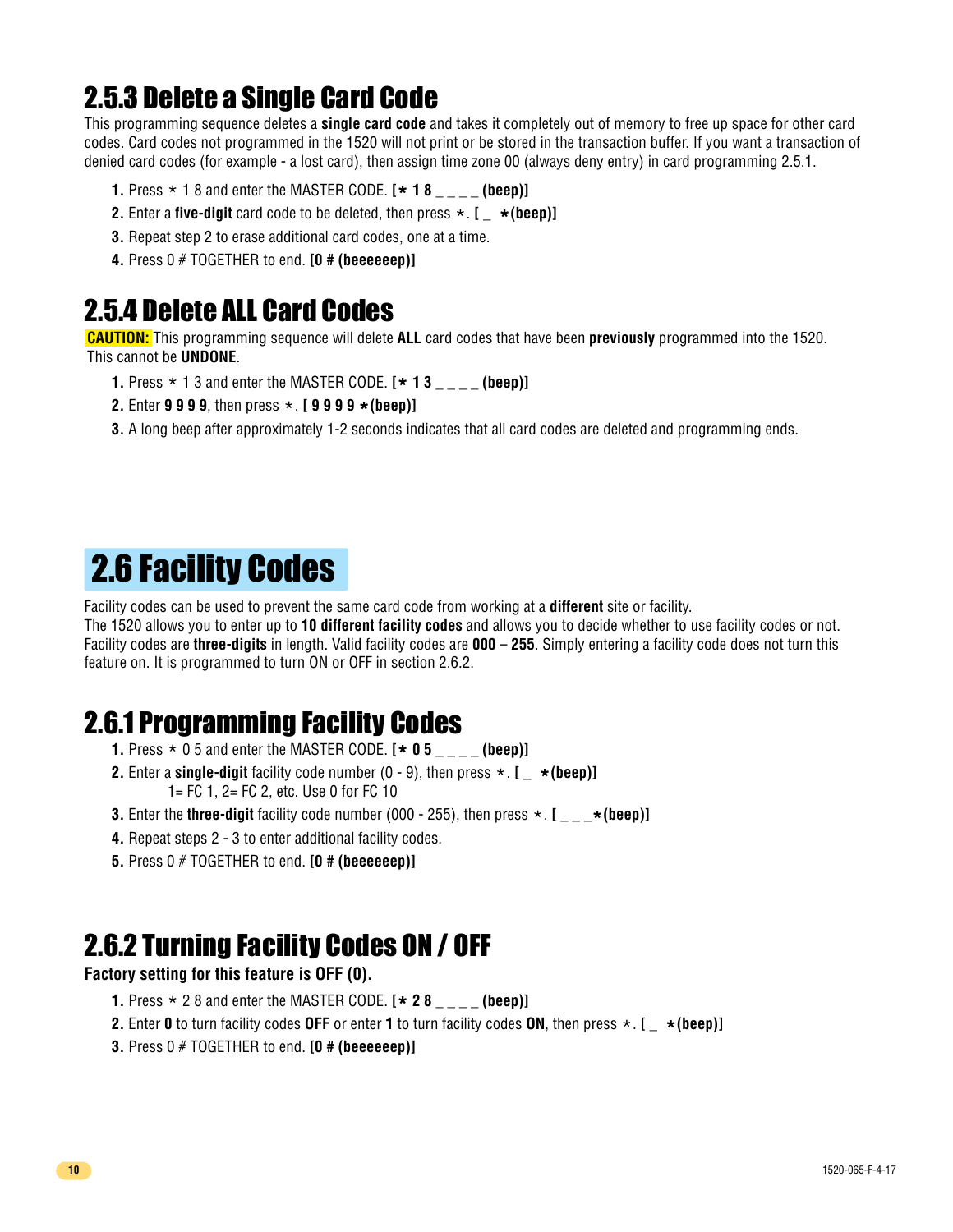# 2.7 Timed Anti-Pass Back

The 1520 has a timed anti-pass back feature that will prevent a card code from being used within a period on time from the last use of the card code. To use the anti-pass back feature, you must set the time and date (section 2.3), set the pass back time (1 to 59 minutes) and turn the anti-pass back feature ON. **Factory default is OFF.**

## 2.7.1 Anti-Pass Back ON/OFF

**Factory setting for this feature is OFF (0).**

- **1.** Press \* 2 5 and enter the MASTER CODE. **[ \* 2 5 \_ \_ \_ \_ (beep)]**
- **2.** Enter **0** to turn ant-pass back **OFF** or enter **1** to turn ant-pass back **ON**, then press \*. **[ \_ \*(beep)]**
- **3.** Press 0 # TOGETHER to end. **[0 # (beeeeeep)]**

#### 2.7.2 Anti-Pass Back Time

- **1.** Press \* 2 6 and enter the MASTER CODE. **[ \* 2 6 \_ \_ \_ \_ (beep)]**
- **2.** Enter **two-digit** anti-pass back time in minutes  $(01 59)$ , then press  $\star$ . [  $\star$  (beep)]
- **3.** Press 0 # TOGETHER to end. **[0 # (beeeeeep)]**

## 2.8 Clear Transaction Memory

**CAUTION:** This programming sequence will clear the transaction memory buffer. This cannot be **UNDONE**.

- **1.** Press \* 3 6 and enter the MASTER CODE. **[ \* 3 6 \_ \_ \_ \_ (beep)]**
- **2.** Enter **9 9 9 9**, then press \*. **[ 9 9 9 9 \*(beep)]**
- **3.** A long beep after approximately 5 seconds indicates that the transaction memory buffer is cleared.

**Note:** Transaction buffer stores up to 3656 events.

## 2.9 Real-Time Print Mode

These programming steps allow you to turn the real time print feature of the 1520 ON or OFF. When turned ON, the printer will print the transaction as it occurs and store it in the transaction buffer. When turned OFF, the transaction is stored in the transaction buffer for printing at a later time. See Section 1.4 1520 Wiring for printer connection. **Factory default is OFF.**

- **1.** Press \* 3 5 and enter the MASTER CODE. **[ \* 3 5 \_ \_ \_ \_ (beep)]**
- **2.** Enter **0** to turn real time print **OFF** or enter **1** to turn real time print **ON**, then press \*. **[ \_ \*(beep)]**
- **3.** Press 0 # TOGETHER to end. **[0 # (beeeeeep)]**

## 2.10 Card Reader Test Mode

The test mode allows you to determine if a card reader or other wiegand device connected to the 1520 is functioning or not. When the 1520 is in the test mode, any card presented to the reader will have its facility code and card number printed.

- **1.** Press \* 2 3 and enter the MASTER CODE. **[ \* 2 3 \_ \_ \_ \_ (beep)]**
- **2.** The controller is now in test mode.
- **3.** Press 0 # TOGETHER to end the test mode and return to normal operation. **[0 # (beeeeeep)]**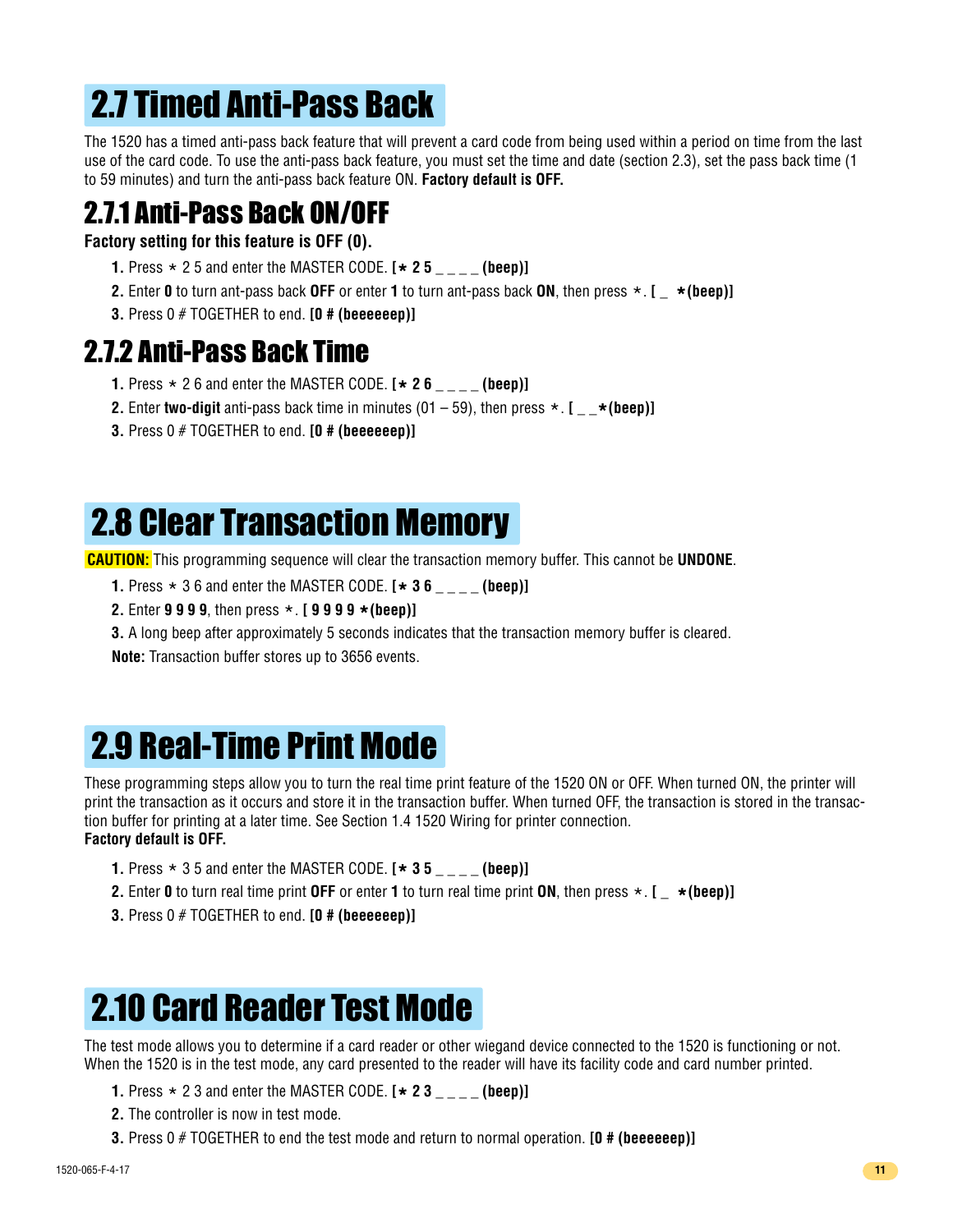## SECTION 3 - PRINT FUNCTIONS

The table list the many different print functions that the 1520 can perform. After each function is complete, a long beep will sound.

| <b>Keypad Entry</b>       | <b>Function</b>                                                            |  |  |
|---------------------------|----------------------------------------------------------------------------|--|--|
| $\star$ 2 2 + master code | Prints all card codes currently stored in the system memory.               |  |  |
| $\star$ 0 6 + master code | Prints all facility codes currently stored in the system memory.           |  |  |
| $*$ 40 + master code      | Prints time zone information currently stored in the system memory.        |  |  |
| $\star$ 3 2 + master code | Prints the current date and time.                                          |  |  |
| $\star$ 0 2 + master code | Prints the programmed relay strike time.                                   |  |  |
| $\star$ 27 + master code  | Prints the status of timed anti-pass back (On or Off).                     |  |  |
| $\star$ 5 5 + master code | Prints the size of the memory chip currently installed in the 1520 (1000). |  |  |
| $\star$ 3 7 + master code | Prints the transactions currently stored in the transaction buffer.        |  |  |
| $\star$ 3 1 + master code | Prints the status of the real time print mode (On or Off).                 |  |  |

## 3.1 Selective Transaction Print

In addition to the above print functions, the following programming sequence will print transactions for a selected **month** and a selected **day** of the month.

- **1.** Press \* 3 4 and enter the MASTER CODE. **[ \* 3 4 \_ \_ \_ \_ (beep)]**
- **2.** Enter the **two-digit** month (01 = January, 12 = December), then press  $\star$  .  $[ \_ \star$  (beep)]
- **3.** Enter the **two-digit** day of the month, then press  $\star$ . [  $\star$  (**beep**)]
- **4.** The printer will start to print the transactions stored for the selected month and day. When complete, a long beep will sound.

#### Printer Connection

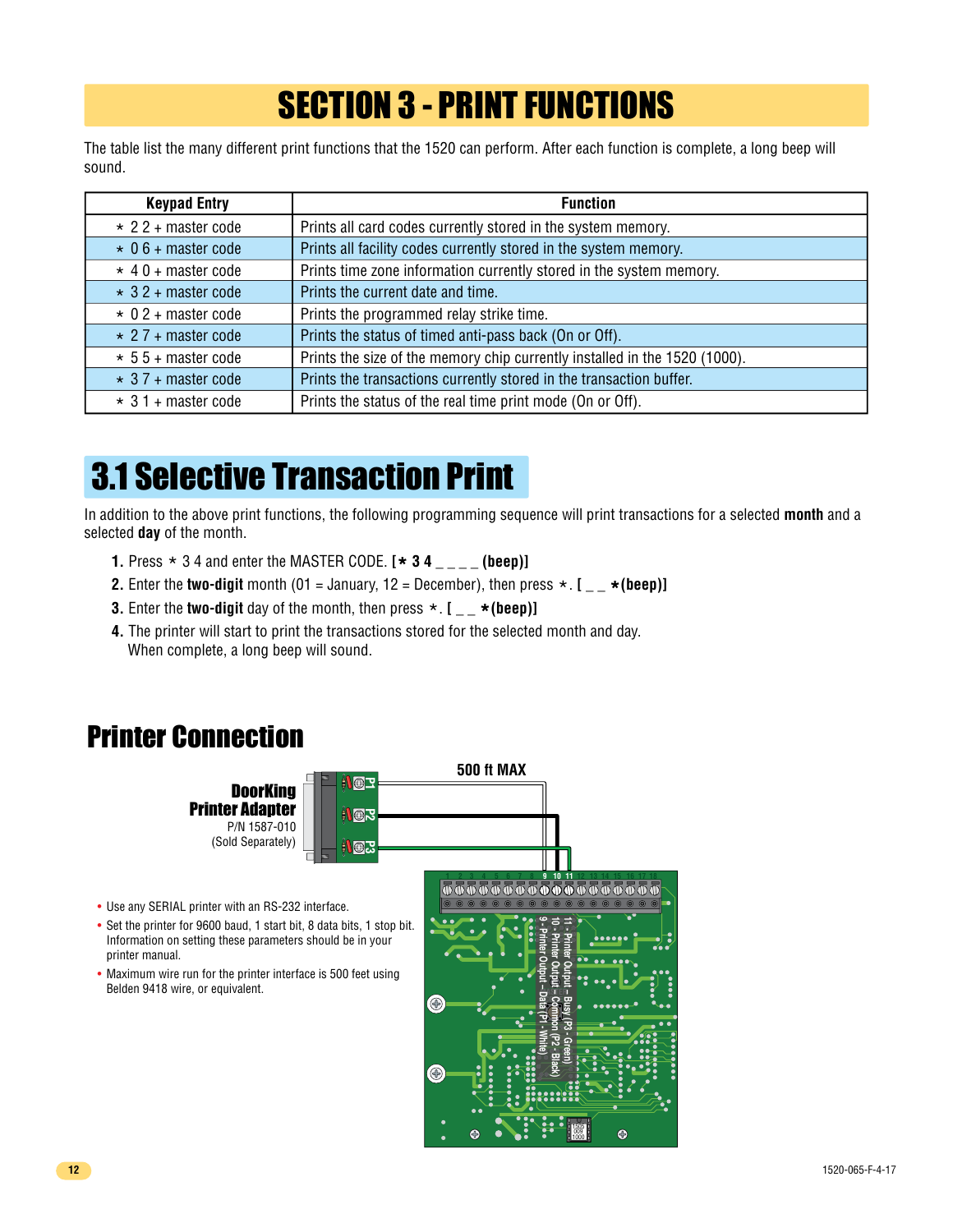

## 1520 Controller

P/N 1520-081